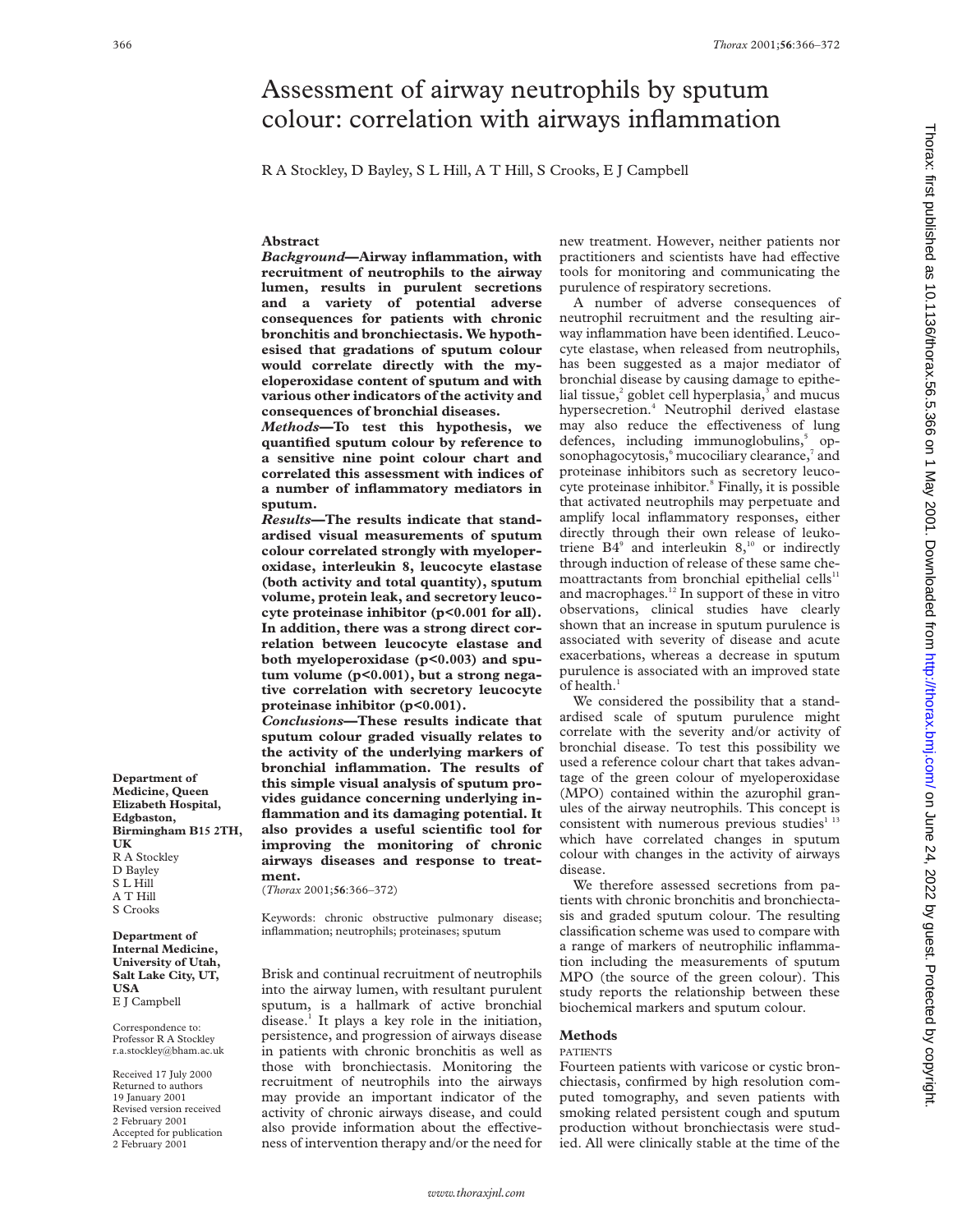

*Figure 1 (A) Interobserver and (B) intraobserver assessment of colour. The colour assigned to individual samples is shown for two observers independently and a single observer on two occasions (see text). No sample value varied by more than one colour point.*

study, as indicated by lack of self-reported change in symptoms over the preceding 2 months, and none reported a change in airway symptoms during the study.

## STUDY PROTOCOL

Venous blood was obtained at monthly intervals for four consecutive months and the serum fraction was separated and frozen at –70°C until analysed. On each study day, sputum was collected over a 4 hour period from rising in the morning. At study visits 2–4, each subject also collected all expectorated sputum over the 24 hours of the day before the visit, and this was weighed for determination of the mass of sputum produced per day.

The colour of all sputum samples was matched to the nearest colour by comparison



*Figure 2 Objective measurements of sputum colour. The bars represent the colour number of sputum samples from patients with chronic bronchitis or bronchiectasis that were classified to each colour value by visual comparison with a nine point colour chart. Note the wide spread of sputum colour values in these clinically stable patients. Although 13/25 (52%) of the samples from patients with chronic bronchitis alone had no observable yellow-green colour (values <3), the remainder had definite colour (values* >*3). As a group, the patients with bronchiectasis were much more likely to have purulent sputum (46/50 (92%) with colour values* >*3).*

with a nine point colour chart (BronkoTest, Heredilab Inc, Salt Lake City, UT, USA) and assigned an integral value between 0 (water clear) and 8 (corresponding to the deepest green colour observed in patients with cystic fibrosis). The samples were also graded subjectively as mucoid, mucopurulent, or purulent as described previously.<sup>14</sup>

In order to assess the interobserver variability, 26 sputum samples were assessed independently by two laboratory technicians. In addition, one observer graded the colour of 25 samples 3 hours apart, labelled differently to ensure no recognition. Finally, to assess patient's ability to grade colour, 10 patients submitted 38 sputum samples and their self-assessment of the colour was compared with that assessed independently by one of us  $(AH)$ .

Assessment of sputum colour was made by the same person throughout the study and was completed before any sample analyses in order to eliminate any minor interobserver variability.

After grading the samples the sputum sol phase was separated by ultracentrifugation at 50 000*g* for 90 minutes at 4°C, then stored at –70°C until analysed.

#### BIOCHEMICAL ASSAYS

#### *Myeloperoxidase (MPO)*

MPO activity was measured by a chromogenic substrate assay as described previously,<sup>15</sup> which has been shown to reflect the number of neutrophils in samples of lung secretions.16

# *Leucocyte elastase*

Leucocyte elastase was purified from an empyema or from purulent sputum. Its purity and identity were confirmed by SDS polyacrylamide gel electrophoresis and Western blot immunoassay, and the activity was determined by active site titration.<sup>17 18</sup> Total leucocyte elastase was measured by specific ELISA, as described previously.<sup>19</sup> Elastase activity was assessed with the synthetic substrate methoxysuccinyl-Ala-Ala-Pro-Val-paranitroanilide (MSAPN) and with <sup>3</sup>H-labelled particulate elastin, as described previously.20 21 The lower limit of detection for leucocyte elastase activity with these assays is 0.5 nM. Samples recording a value below this were reported as zero for statistical purposes.

# *Cathepsin B*

Cathepsin B was measured in the sputum sol phase using the method described by Buttle *et al*. 22

#### *Chemoattractants*

Interleukin 8 (IL-8) was measured by ELISA using a commercially available kit (R&D Systems Europe Ltd, Abingdon, UK) and leukotriene B4 (LTB4) was also measured by ELISA using a commercially available kit (Amersham International plc, Buckinghamshire, UK). The assay characteristics have been described previously.14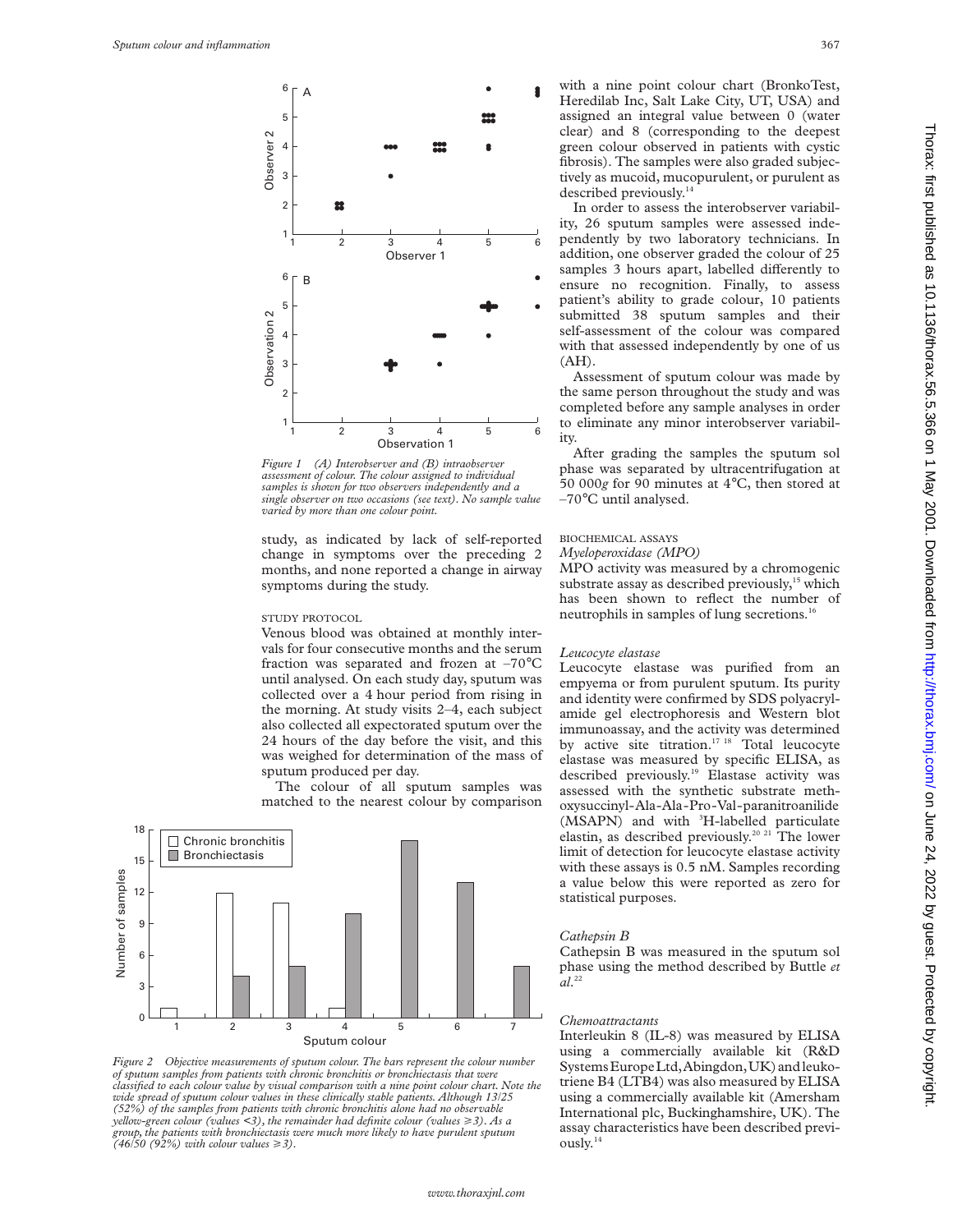

*Figure 3 Myeloperoxidase (MPO) content related to sputum colour values. Data are mean results from sputum samples assigned each colour number. Error bars represent SE. MPO was virtually absent from samples graded 1 or 2, but increased with sputum colour from a mean (SE) of 1.0 (0.5) for colour value 3 to 49.1 (13.1) for colour value 6.*

# PROTEINASE INHIBITORS

*Alpha1-antitrypsin*

Sputum  $\alpha_1$ -antitrypsin was measured by conventional sandwich ELISA using sheep polyclonal antihuman  $\alpha_1$ -antitrypsin and antihuman  $\alpha_1$ -antitrypsin peroxidase conjugate (The Binding Site Ltd, Birmingham, UK). The results were compared with a plasma  $\alpha_1$ antitrypsin standard by interpolation (intraassay coefficient of variation  $\langle 9\% \rangle$ . Serum  $\alpha$ -antitrypsin was measured by radial immunodiffusion using a commercially available kit (The Binding Site). The intra-assay coefficient of variation was less than 5% throughout the working range of the assay. Sputum/serum ratios were obtained as an indicator of protein leakage into the airway.

*Secretory leucocyte proteinase inhibitor (SLPI)* SLPI was measured by ELISA using a commercially available kit (R&D Systems Ltd) as described previously.<sup>14</sup>

# DATA ANALYSIS

Differences between the patients with chronic bronchitis and bronchiectasis and between cytokines for the various sputum colour values were assessed with the Wilcoxon rank sum test for paired and non-paired data (two tailed), as appropriate. The relationship between inflammatory markers and the sputum classification was determined by Spearman rank correlation using the mean data from all samples collected for each patient. Variance of the results for each colour classification is expressed as standard error (SE).

# **Results**

### PATIENTS

Of the 14 patients with bronchiectasis, five were men and the mean age was 56.5 years. Ten had significant airflow obstruction with a mean forced expiratory volume in one second  $(FEV<sub>1</sub>)$ —measured as the best of three blows using a bellows spirometer—of 60.8 (SE 0.17)% of predicted values produced by the European Community for Steel and Coal,<sup>23</sup> and a ratio of  $FEV<sub>1</sub>$  to vital capacity (VC) of 56.4 (4.2)%. For the seven patients with chronic bronchitis and no bronchiectasis the

mean age was 69.3 years and six were men. All had significant airflow obstruction (mean FEV<sub>1</sub> 40.4 (11.7)% predicted) and an  $FEV<sub>1</sub>/VC$  ratio of 33.6 (6.3)%.

### SPUTUM COLOUR ASSESSMENT

Sputum colour was easily graded and assessment between individuals was generally consistent with no more than one point difference. Furthermore, an individual was also able to assess colour consistently within one colour point. These data are summarised in fig 1. Patients were able to assess colour in a similar way to the research staff  $(r=0.76; p<0.0001)$ .

# SPUTUM COLOUR AND RELATIONSHIP TO INFLAMMATORY CELL CONTENT

Gradations of sputum colour were easily recognised and all specimens were classified by comparison with the reference colour chart. The spread of individual values assigned is shown in fig 2. None of the samples was classified as either 0 or 8. For 19 of the patients the colour classification remained stable with no more than a one point change in score between the samples. For the remaining two patients, who showed no apparent change in clinical status during the study, the assigned scores were 2, 2 and 4 in one and 5, 7, 5 and 5 in the other.

As a group, sputum samples from patients with bronchiectasis had a higher numerical classification of sputum colour than patients with chronic bronchitis (4.8 (0.2) and 2.3  $(0.1)$ , respectively;  $p<0.0001$ ). When the sputum was assessed subjectively as mucoid, mucopurulent, or purulent,<sup>16</sup> mucoid samples consistently had colour values of 1 (n=1) or 2 (n=16), mucopurulent samples had values of 3  $(n=16)$ , 4  $(n=11)$ , or 5  $(n=17)$ , while purulent samples had values of 6 ( $n=13$ ) or 7 ( $n=5$ ).

Figure 3 shows MPO, a quantitative measure of the presence of neutrophils and monocytes, as a function of the sputum colour. MPO was virtually absent from samples graded 1 or 2 but increased as the sputum colour value changed from 2 to 6. There was an increase in MPO concentration in samples with each change in sputum colour value in the range between values 3 and 6, although there was no further change between samples graded 6 or 7. Overall, the correlation between the mean colour and MPO concentrations for the 21 patients was highly significant (*r*=0.882; p<0.0001).

#### RELATIONSHIP BETWEEN SPUTUM COLOUR AND LEUCOCYTE ELASTASE CONTENT AND ACTIVITY

The mean total concentration of leucocyte elastase, determined by ELISA for each of the 21 patients, was clearly related to sputum colour (*r*=0.871; p<0.000). Leucocyte elastase concentrations were measurable but were extremely low in samples with colour values <3. However, mean immunoreactive leucocyte elastase concentrations increased as the sputum colour increased from 3 to 7. Figure 4 shows that immunoreactive leucocyte elastase concentrations in individual samples were closely correlated with the number of inflammatory cells in the sputum samples, as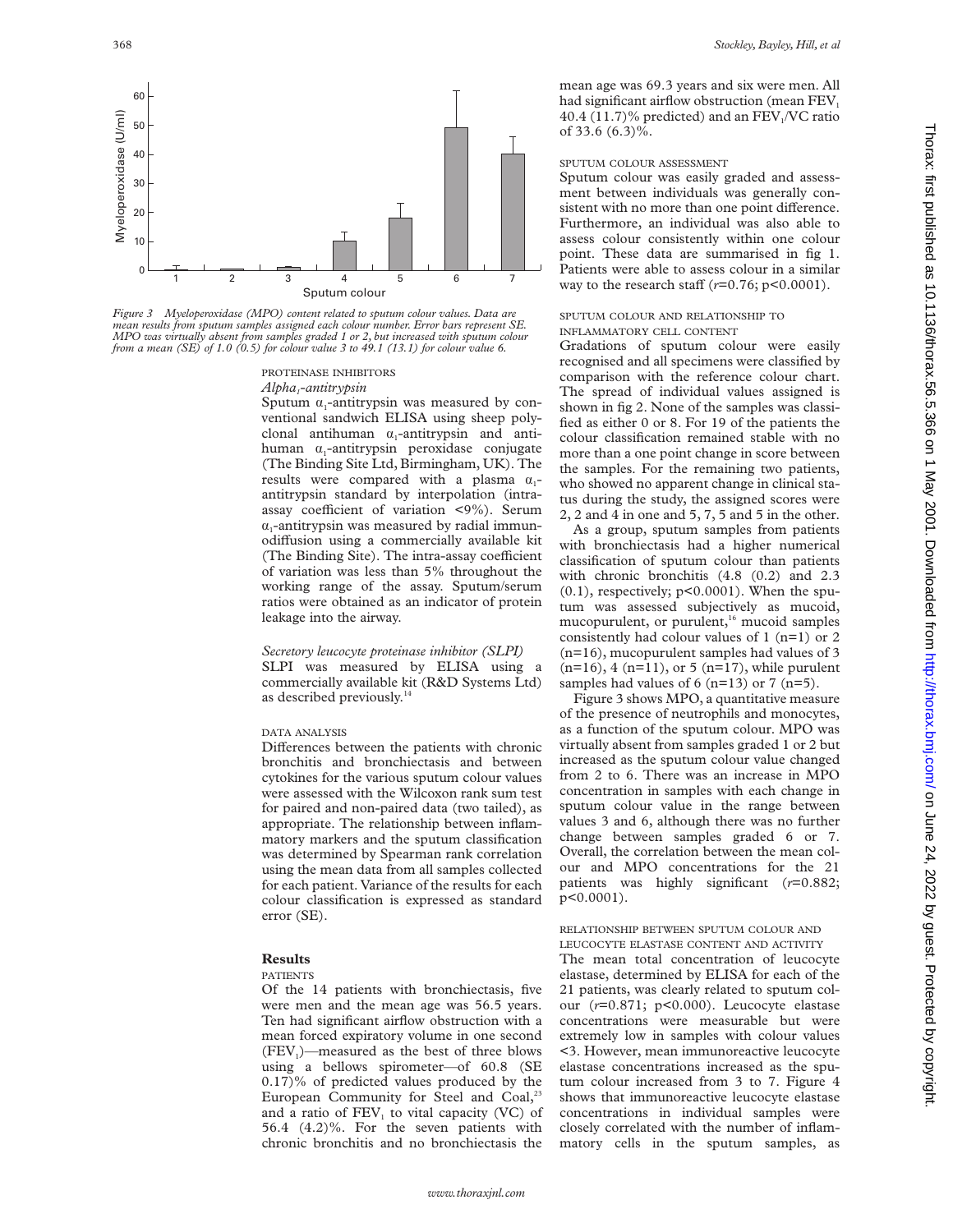

*Figure 4 Correlation between immunoreactive leucocyte elastase and myeloperoxidase (MPO). MPO provides a quantitative measure of inflammatory cells in the samples. Each data point represents an individual sputum sample. Note the wide range of both MPO and leucocyte elastase.*

measured by the MPO concentration (*r*=0.78; p<0.0001). This relationship was mentioned when the mean results for each of the 21 patients were compared  $(r=0.94; p<0.0001)$ .

Of the 79 samples collected, 57 (72%) had leucocyte elastase activity detectable by MSAPN; the remaining samples were classified as zero. Samples with a colour value of 3 or less had minimal or no elastase activity, whereas samples with a colour value of 4 or above showed increasing activity with increasing colour to 4.14 (1.0)  $\mu$ M for samples graded 7 (fig 5). The overall relationship between the mean elastase activity and sputum colour for the 21



*Figure 5 Catalytic activity of leucocyte elastase related to sputum colour. Data are mean results from individual sputum samples. Error bars represent SE. Samples with colour values 1, 2, and 3 were nearly devoid of catalytic activity. Thereafter, catalytic activity increased with each change in sputum colour value (p<0.001 for each comparison). Elastase activity increased from 0.006 to 4.14 (1.0) µM between colour values 3 and 7.*



*Figure 6 Immunoreactive secretory leucocyte proteinase inhibitor (SLPI) concentration related to sputum colour. Data are mean (SE) results from individual sputum samples assigned each of the sputum colour values. A progressive decrease was seen in SLPI with increasing purulence over the range of colour values 3 to 7.*

patients was highly significant (*r*=0.89;

#### CATHEPSIN B ACTIVITY

p<0.0001).

Cathepsin B activity was virtually absent in samples graded 3 or less, but this enzymatic activity increased with increasing sputum colour from values of 4 to 7 (not shown). Cathepsin B activity correlated well with the mean sputum colour values for the 21 patients (*r*=0.89; p<0.0001).

# CHEMOATTRACTANTS

Both IL-8 and LTB4 were detectable in all samples studied. The mean IL-8 concentration in samples graded 2 was 5.23 (0.69) nmol, and in samples graded 3 it was slightly, but not significantly, higher (6.37 (1.1) nmol). However, in samples graded 4 there was a significant increase in mean IL-8 concentrations to 16.79 (3.36) nmol (p<0.001). The mean IL-8 concentrations for the 21 patients increased with increasing colour, showing a strong positive correlation (*r*=0.81; p<0.0001). The concentration of IL-8 was also correlated with MPO  $(r=0.68; p<0.0001)$  and immunoreactive leucocyte elastase (*r*=0.67; p<0.001).

The relationship between LTB4 concentrations and sputum colour was less clear. The mean concentrations in samples graded 2 or 3 were 10.75 (2.67) nmol and 14.69 (4.67) nmol, respectively. In sputum samples graded 4 the concentration increased to 29.66 (4.32) nmol (p<0.001), but there was no further incremental rise with sputum colour values above 4. The overall correlation between mean LTB4 concentration and colour value or MPO for the 21 patients failed to reach statistical significance.

#### PROTEINASE INHIBITORS

Alpha<sub>1</sub>-antitrypsin and SLPI were detectable in all samples studied. Concentrations of  $\alpha$ antitrypsin were relatively low in samples graded 1–4. However, for samples above these values the sputum  $\alpha_1$ -antitrypsin concentration rose progressively and the mean values for the 21 patients showed an overall positive relationship with colour (*r*=0.79; p<0.0001).

For SLPI, in contrast, the relationship with sputum colour was negative (*r*=–0.613; p<0.003). Figure 6 shows that, for colour values above 3, the SLPI concentration fell progressively. There was also a strong inverse correlation between the mean SLPI and immunoreactive leucocyte elastase concentrations for the 21 patients (*r*=–0.63; p<0.002).

Finally, the sputum/serum ratio of  $\alpha$ antitrypsin showed a positive correlation with sputum colour value. The mean value obtained for samples graded 2 was 1.30 (0.21)  $\times$  10<sup>-2</sup>. This ratio showed little change up to sputum samples graded as 5, when the ratio was 2.62  $(0.31)$  (p<0.001). The mean sputum/serum  $\alpha_1$ -antitrypsin ratio for each of the 21 patients correlated both with sputum colour (*r*=0.72; p<0.0001) and with immunoreactive leucocyte elastase activity (*r*=0.75, p<0.0001).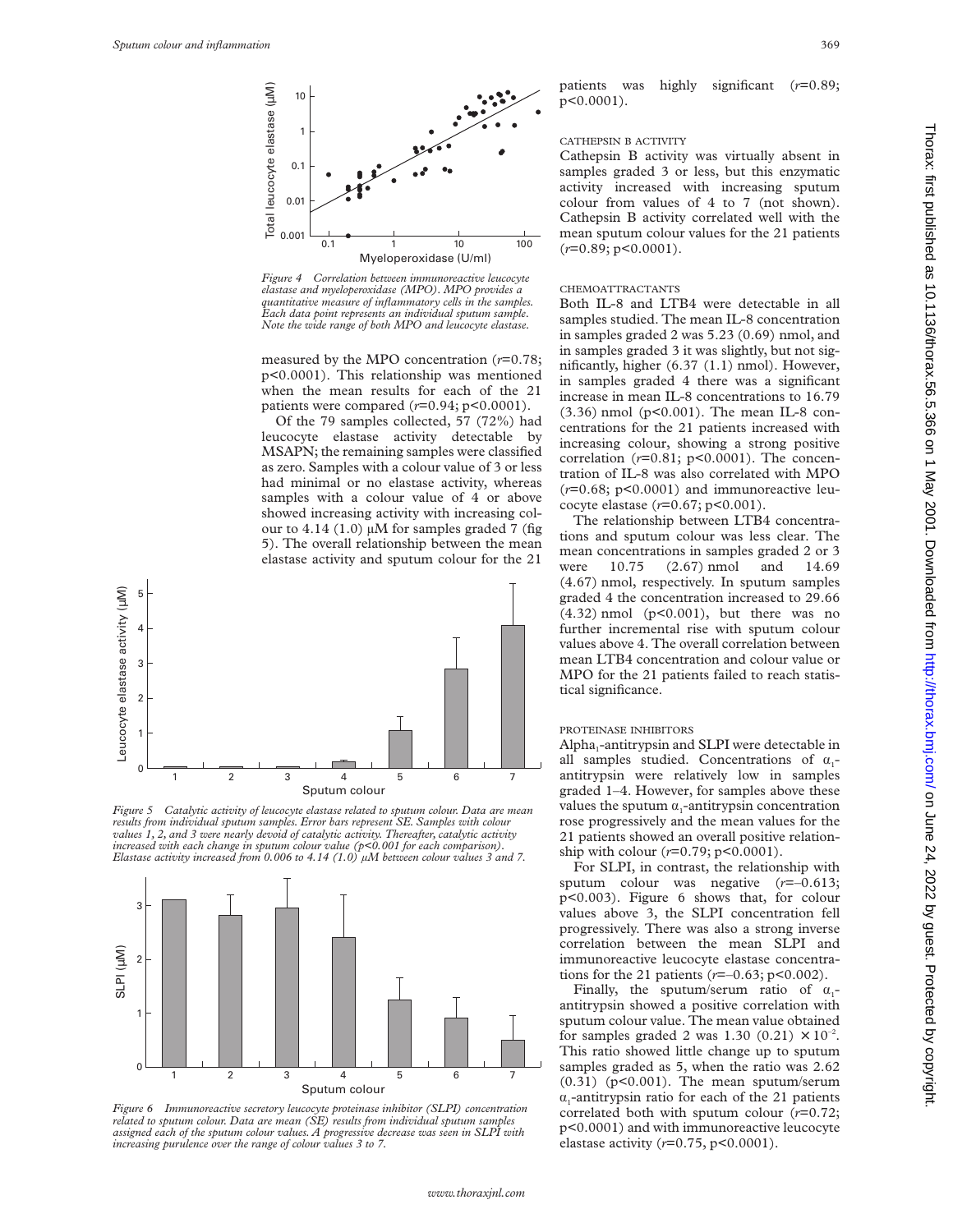|                                 | Chronic obstructive bronchitis |                                                                |                                                                       |                                      | <b>Bronchiectasis</b>                                                                                                                                                    |                                                                                                                                                                               |                                                                                                                                                                           |                                                                                                                                                                          |                                                                         |
|---------------------------------|--------------------------------|----------------------------------------------------------------|-----------------------------------------------------------------------|--------------------------------------|--------------------------------------------------------------------------------------------------------------------------------------------------------------------------|-------------------------------------------------------------------------------------------------------------------------------------------------------------------------------|---------------------------------------------------------------------------------------------------------------------------------------------------------------------------|--------------------------------------------------------------------------------------------------------------------------------------------------------------------------|-------------------------------------------------------------------------|
|                                 | Visit.                         | Visit 2                                                        | Visit 3                                                               | Visit 4                              | Visit 1                                                                                                                                                                  | Visit 2                                                                                                                                                                       | Visit 3                                                                                                                                                                   | Visit 4                                                                                                                                                                  | p Value                                                                 |
| Myeloperoxidase (units/ml)      | $0.28$ $(0.03)$                | 0.27(0.03)                                                     |                                                                       |                                      |                                                                                                                                                                          |                                                                                                                                                                               |                                                                                                                                                                           |                                                                                                                                                                          |                                                                         |
| Total elastase (µM)             | 0.032(0.007)                   | 0.034(0.008)                                                   |                                                                       |                                      |                                                                                                                                                                          |                                                                                                                                                                               |                                                                                                                                                                           |                                                                                                                                                                          |                                                                         |
| Interleukin 8 (nm)              | $6.05$ $(1.17)$                | $\begin{array}{cc} 4.02 & (0.82) \\ 6.05 & (1.67) \end{array}$ | $(0.009)$<br>$(0.009)$<br>$(0.009)$<br>0.22<br>0.033<br>0.05<br>0.000 | (0.04)<br>(0.08)<br>(0.02)<br>(4.62) |                                                                                                                                                                          |                                                                                                                                                                               |                                                                                                                                                                           |                                                                                                                                                                          |                                                                         |
| $LTB4$ (nm)                     | (3.50)<br>1.37                 | (1.67)                                                         |                                                                       |                                      |                                                                                                                                                                          |                                                                                                                                                                               |                                                                                                                                                                           |                                                                                                                                                                          |                                                                         |
| Elastase activity (um)          |                                |                                                                |                                                                       | 33<br>333<br>0000000                 |                                                                                                                                                                          |                                                                                                                                                                               |                                                                                                                                                                           |                                                                                                                                                                          |                                                                         |
| Cathepsin B activity (units/ml) |                                |                                                                |                                                                       |                                      |                                                                                                                                                                          |                                                                                                                                                                               |                                                                                                                                                                           |                                                                                                                                                                          |                                                                         |
| $SLPI$ $(lum)$                  | 2.92 (0.52)                    | 3.39 (0.80)                                                    | $3.23$<br>0.43                                                        | 2.86                                 | $\begin{array}{l} 31.48\ (6.98)\\ 3.62\ (1.12)\\ 3.62\ (1.12)\\ 23.36\ (4.36)\\ 25.20\ (5.93)\\ 1.70\ (0.65)\\ 1.49\ (0.27)\\ 1.13\ (0.36)\\ 1.13\ (0.03)\\ \end{array}$ | $\begin{array}{l} 28.24\ (10.53)\\ 1.93\ (0.81)\\ 1.93\ (0.81)\\ 23.72\ (3.72)\\ 25.64\ (4.94)\\ 0.76\ (0.0.23)\\ 0.76\ (0.0.62)\\ 2.01\ (0.62)\\ 0.87\ (0.04)\\ \end{array}$ | $\begin{array}{c} 18.28\ (6.46)\\ 1.59\ (0.58)\\ 1.59\ (0.58)\\ 220.75\ (4.72)\\ 27.55\ (8.80)\\ 1.70\ (0.71)\\ 1.18\ (0.24)\\ 1.18\ (0.02)\\ 1.10\ (0.05)\\ \end{array}$ | $\begin{array}{l} 27.74\ (13.33)\\ 4.66\ (1.70)\\ 4.66\ (1.70)\\ 23.00\ (4.55)\\ 23.91\ (8.45)\\ 23.91\ (8.45)\\ 0.79\ (0.22)\\ 1.28\ (0.45)\\ 1.35\ (0.09) \end{array}$ | $30000$<br>$30000$<br>$30000$<br>$30000$<br>$30000$<br>$3000$<br>$3000$ |
| Sputum $\alpha_1$ -AT $(\mu m)$ | (0.04)<br>0.32                 | (0.04)<br>0.25                                                 | $(0.93)$<br>$(0.06)$                                                  | $(0.70)$<br>$(0.05)$                 |                                                                                                                                                                          |                                                                                                                                                                               |                                                                                                                                                                           |                                                                                                                                                                          |                                                                         |

 $\overline{1}$ 

370 *Stockley, Bayley, Hill, et al*

EXPECTORATED SPUTUM VOLUME

The mean 24 hour volume of sputum expectorated by the 21 patients (as assessed by sputum weight) was significantly correlated with sputum colour (*r*=0.38; p<0.05) and leucocyte elastase activity  $(r=0.41; p<0.04)$ .

The mean results for each of the patient groups for each clinic visit are shown in table 1. The significance of differences between the groups is shown.

# **Discussion**

We have shown that it is possible to develop and apply an easily used objective tool for quantifying airway inflammation scientifically by matching the expectorated sputum with a nine point colour chart. This concept is possible because the green heme-containing protein, MPO, is contained within azurophil granules of neutrophils and proinflammatory monocytes, $24$ <sup>25</sup> giving these cells a distinctive deep green colour. Thus, sputum that is devoid of significant numbers of inflammatory cells is clear or white, whereas sputum that contains large numbers of inflammatory cells is green, and sputum containing more modest numbers of inflammatory cells is pale green (usually perceived as "yellow").

Our study patients were chosen primarily because they had established airways disease and daily sputum production. We studied patients with established bronchiectasis, as well as those with smoking related chronic bronchitis, in order to include a wide spectrum of severity of neutrophilic airway inflammation. As expected, airway inflammation as measured by these neutrophil products and cytokines was more severe in the patients with bronchiectasis (table 1) where the colour was usually 4–7. Indeed, all but one of the sputum samples having a colour value in this range were from patients with documented bronchiectasis. This observation is consistent with the study by Smith *et al*,<sup>26</sup> who found that chronic purulent sputum production was usually a feature of bronchiectasis as shown by high resolution computed tomographic scanning. In their study, 15 of 27 patients with bronchiectasis, but only two of 13 patients without bronchiectasis, continually produced purulent sputum.

The chart proved easy to use by laboratory staff and showed that the sputum colour rarely changed in stable patients with varying degrees of airway inflammation. The colour values discriminated between differences in airway inflammation across the scale. The perceived colour of the sputum samples in these subjects, as graded by the objective chart, correlated strongly with MPO content of the samples and validates the concept that sputum colour is a good measure of its MPO content and hence of MPO bearing inflammatory cells.

In the clinically stable patients studied, sputum colour also correlated well with IL-8 concentrations. These data strongly suggest that the sustained high levels of IL-8 within the airways perpetuate or are associated with several other features related to inflammation. The source(s) of the IL-8 were not established

The lowest significance of any difference between group data is shown and was consistent for each collection point.

The lowest significance of any difference between group data is

shown

and was consistent for each collection point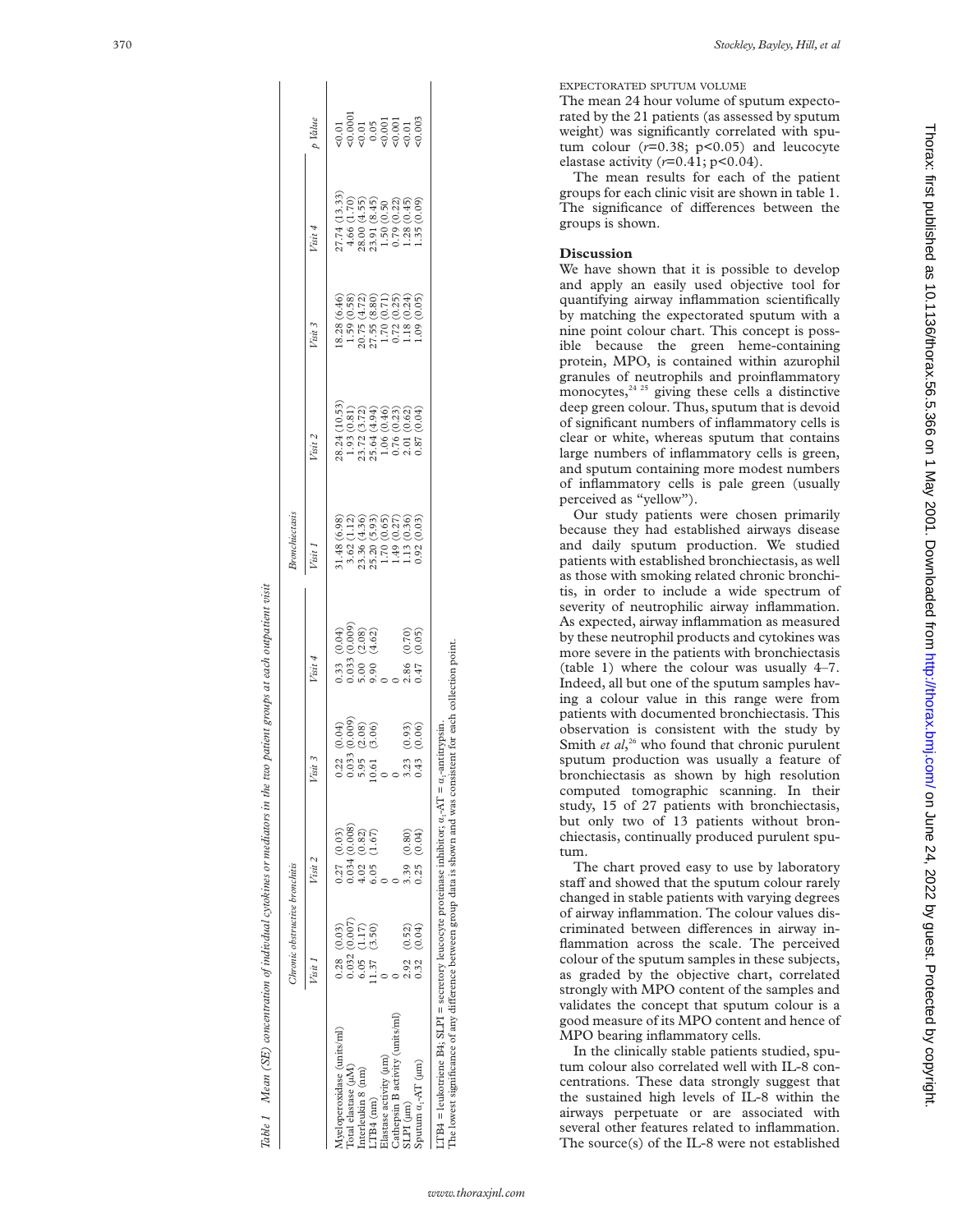by our study, but both the inflammatory cells themselves<sup>10</sup> and airway epithelial cells<sup>27</sup> could contribute. In this regard, it is noteworthy that a previous study of cystic fibrosis $11$  suggested that IL-8 production in the airways was primarily related to the activity of leucocyte elastase, and correlation between these two proteins demonstrated here would support that concept. The poor correlation of airway inflammation with LTB4, however, suggests that this chemoattractant is less clearly related to markers of airway inflammation (at least in patients with chronic bronchitis and bronchiectasis). However, recent data indicate that LTB4 contributes to the chemotactic activity of similar samples to those assessed here, $28$  and clarification of the relative roles of these two chemoattractants in sustaining chronic airway inflammation awaits specific intervention therapies with agents such as antagonists of IL-8 and  $LTB4$ .

With regard to the pathogenesis and progression of airways disease, our data are of interest because the sputum colour correlated well with the concentrations of biologically important effector molecules in the sputum sol phase. These include: (1) a direct correlation with the total quantity and catalytic activity of leucocyte elastase; (2) a direct correlation with cathepsin B; and (3) an inverse correlation with SLPI. Sputum colour also correlated well with expectorated sputum volume.

The elastase data are of particular interest because this enzyme has the potential to injure airway epithelium,<sup>2</sup> injure lung connective tissue and alveolar septa resulting in pulmonary emphysema, $2^{9-31}$  promote goblet cell hyperplasia and mucus hypersecretion,<sup>34</sup> and impair lung defences.<sup>5–8</sup> The changes in leucocyte elastase activity with increasing sputum colour were dramatic. For example, the mean concentrations of catalytically active leucocyte elastase were 800-fold higher in sputum with a colour value of 7 than in those with a value of 3.

Cathepsin B, when released into the airway as a pro-enzyme, may be activated by leucocyte elastase $^{22}$  and thereafter play a part in epithelial damage and bronchial disease.<sup>32</sup> The relationship with sputum colour suggests that damage caused by this enzyme could be additive to that caused by elastase.

The observed decrease in SLPI concentrations with increasing sputum colour is probably the result of an effect of leucocyte elastase on its release from epithelial cells.<sup>8</sup> The effect is to reduce an important inhibitor of leucocyte elastase in the airway lumen $32-35$  and may hence facilitate the activity of this enzyme.

The observed increase in sputum volume with increasing colour is a prominent airway symptom and may result from the effects of leucocyte elastase on airway cells.<sup>34</sup> Again, the positive correlation between the two measurements observed here would support this concept. Finally, as might be expected from measurements of the above effector molecules, airway injury—as assessed by the sputum/ serum ratio of  $\alpha_1$ -antitrypsin (a measure of

protein leak across the endothelial and epithelial barriers)—was also strongly related to objective measures of sputum colour.

Because of its probable pivotal role in the initiation, perpetuation, and progression of airways disease, the catalytic activity of leucocyte elastase in our samples merits further discussion. Elastase activity was usually undetectable in samples with a colour value of 3 (corresponding to minimally observable yellow colour) or less, but thereafter increased markedly with increasing colour. Catalytic activity was detectable in these samples even when the concentration of immunoreactive leucocyte elastase was far exceeded by that of the elastase inhibitors measured  $(\alpha_1$ -antitrypsin and SLPI). This apparent discrepancy is unlikely to relate to inaccuracies in our assay since they are all validated and reproducible for study of respiratory secretions. The results would thus indicate that the function of these inhibitors is impaired by complexing with other enzymes, $36$  cleavage to inactive forms, $37$  or possibly by inactivation by oxidants<sup>38</sup> or bacterial products.<sup>39</sup>

The results of the present study are in agreement with previously published work, although we know of no prior effort to establish and validate standardised visual measures of sputum purulence with inflammatory mediators and markers in the airway. Previous studies of sputum purulence (classified by a three point subjective description of the sputum) have shown that it relates to the quality of life and the presence of persistent airway infection in bronchiectasis.<sup>1 16</sup> <sup>40</sup> Moreover, changes in sputum colour have been shown to be an important identifier of acute exacerbations of chronic obstructive pulmonary disease,<sup>41</sup> and a marker of individuals who may benefit from antibiotic therapy.<sup>13</sup>

There has been a general understanding among patients and practitioners that the purulence and volume of expectorated sputum are important indicators of changes in airway disease activity and of the need for intervention.<sup>13</sup> The present study indicates that these two variables are linked, and that objective quantification of a single variable (colour) over a wide range accurately reflects the intensity of underlying airway inflammation, at least in clinically stable patients, and can be used as a surrogate marker of several inflammatory processes.

Patients with chronic airways disease and clinical scientists are in need of a tool that will provide them with objective information about the activity of airway disease and a method for communicating changes. A colour chart for quantifying sputum purulence may fill this need. In addition, objective assessment of sputum colour has the potential to identify clinically stable patients who are likely to have bronchiectasis. For home monitoring of chronic obstructive airways disease, such a tool could serve a similar purpose to peak flow monitoring in asthma. Further studies exploring the practical usefulness of home use of a sputum colour chart have been undertaken.<sup>41</sup> The current study confirms the relationship of colour to airway cytokines and mediators and